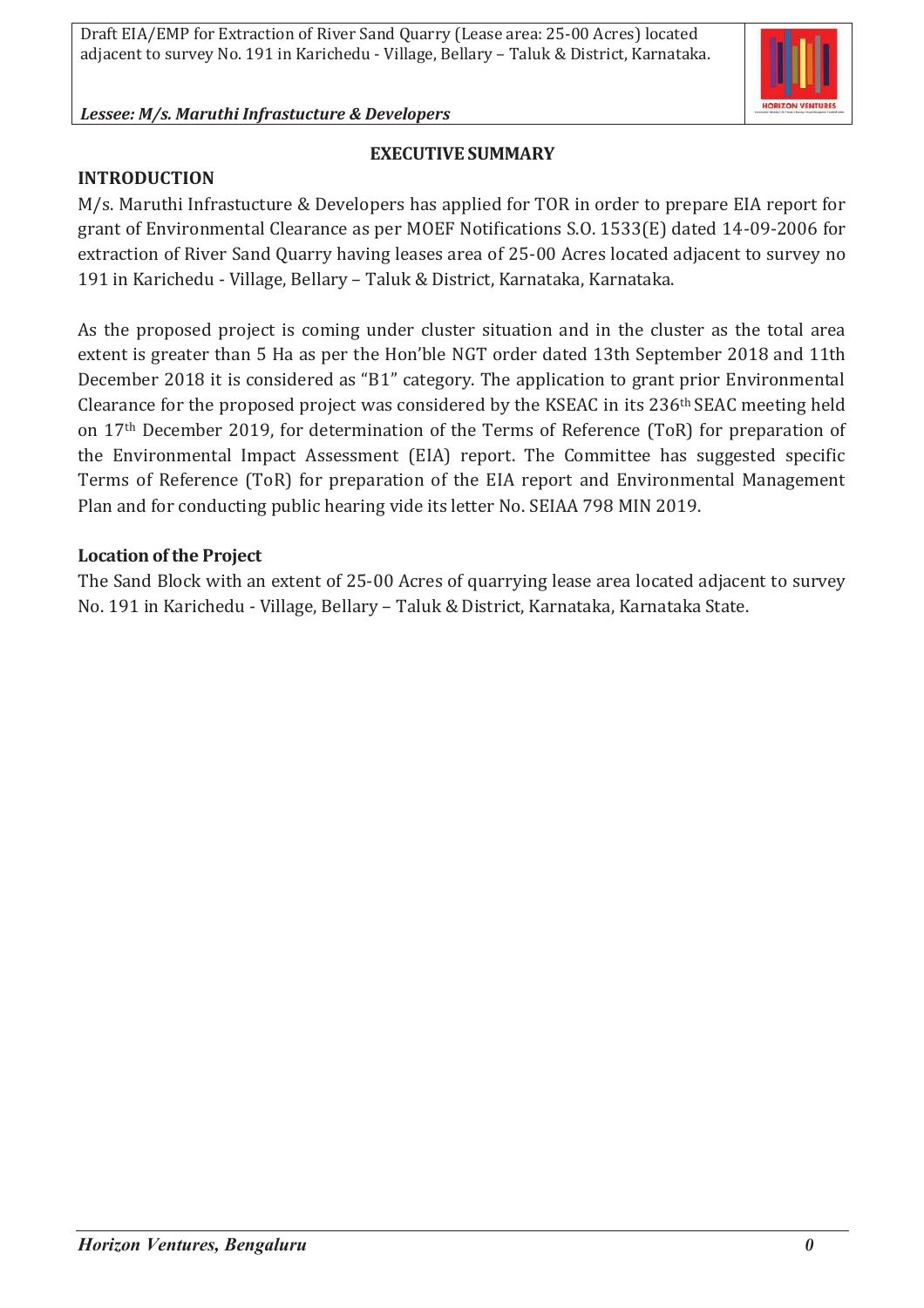

| Sr.<br>No. | <b>Particulars</b>         | <b>Details</b>                                                                            |                 |                                                            |
|------------|----------------------------|-------------------------------------------------------------------------------------------|-----------------|------------------------------------------------------------|
| 1.         | <b>Project Location</b>    | Survey No. 191 Of Karichedu Village, Bellary Taluk,<br>Bellary District, Karnataka State  |                 |                                                            |
| 2.         | Latitude/Longitude         | Latitude/Northing: 15° 19' 33.9" N to 15° 19' 17.3" N                                     |                 |                                                            |
|            |                            | 77° 03' 48.6" E to 77° 03' 35.4" E<br>Longitude/Easting:                                  |                 |                                                            |
|            |                            | Corner Point No                                                                           | Latitude        | Longitude                                                  |
|            |                            | $BP-1$                                                                                    | N 15° 19' 33.9" | E 77° 03' 39.2"                                            |
|            |                            | $BP-2$                                                                                    | N 15°19' 32.7"  | E 77° 03' 42.6"                                            |
|            |                            | $BP-3$                                                                                    | N 15° 19' 27.6" | E 77° 03' 41.7"                                            |
|            |                            | $BP-4$                                                                                    | N 15° 19' 27.5" | E 77° 03' 43.2"                                            |
|            |                            | $BP-5$                                                                                    | N 15° 19' 24.8" | E 77° 03' 42.1"                                            |
|            |                            | $BP-6$                                                                                    | N 15° 19' 23.2" | E 77° 03' 45.0"                                            |
|            |                            | $BP-7$                                                                                    | N 15° 19' 25.3" | E 77° 03' 45.9"                                            |
|            |                            | $BP-8$                                                                                    | N 15° 19' 27.3" | E 77° 03' 45.9"                                            |
|            |                            | $BP-9$                                                                                    | N 15° 19' 32.6" | E 77° 03' 42.9"                                            |
|            |                            | <b>BP-10</b>                                                                              | N 15° 19' 30.5" | E 77° 03' 48.6"                                            |
|            |                            | <b>BP-11</b>                                                                              | N 15° 19' 20.8" | E 77° 03' 47.2"                                            |
|            |                            | <b>BP-12</b>                                                                              | N 15° 19' 21.2" | E 77° 03' 46.3"                                            |
|            |                            | <b>BP-13</b>                                                                              | N 15° 19' 17.7" | E 77° 03' 45.6"                                            |
|            |                            | <b>BP-14</b>                                                                              | N 15°19' 20.7"  | E 77° 03' 42.9"                                            |
|            |                            | <b>BP-15</b>                                                                              | N 15° 19' 20.9" | E 77° 03' 38.2"                                            |
|            |                            | <b>BP-16</b>                                                                              | N 15° 19' 17.3" | E 77° 03' 37.4"                                            |
|            |                            | <b>BP-17</b>                                                                              | N 15° 19' 17.8" | E 77° 03' 35.4"                                            |
| 3.         | <b>Toposheet No</b>        | 57E/3                                                                                     |                 |                                                            |
| 4.         | <b>Climatic Conditions</b> | Ambient air temp 45.6°C to 10.0°C<br>Avg. annual rainfall 633 mm<br>Source: CGWB, Bellary |                 |                                                            |
|            |                            |                                                                                           |                 |                                                            |
|            |                            |                                                                                           |                 |                                                            |
| 5.         | Site elevation above MSL   | 394m to 392m MSL                                                                          |                 |                                                            |
| 6.         | Land use at the proposed   | <b>Type of land use</b>                                                                   | Existing /      | <b>End of lease</b>                                        |
|            | project site               |                                                                                           | present         | (Ha)                                                       |
|            |                            |                                                                                           | (Ha)            |                                                            |
|            |                            | Area under mining                                                                         |                 | 8.89                                                       |
|            |                            | Overburden dump                                                                           | $ -$            | 0.05                                                       |
|            |                            | <b>Buffer Zone</b>                                                                        | $- -$           | 1.14                                                       |
|            |                            | Screening area                                                                            |                 | 0.04                                                       |
|            |                            | Unutilized area                                                                           | 10.12           |                                                            |
|            |                            | <b>Total</b>                                                                              | 10.12           | 10.12                                                      |
| 7.         | Site topography            |                                                                                           |                 | The terrain is almost flat with very slight undulation due |

#### **TABLE 1: SALIENT FEATURES OF THE PROJECT SITE**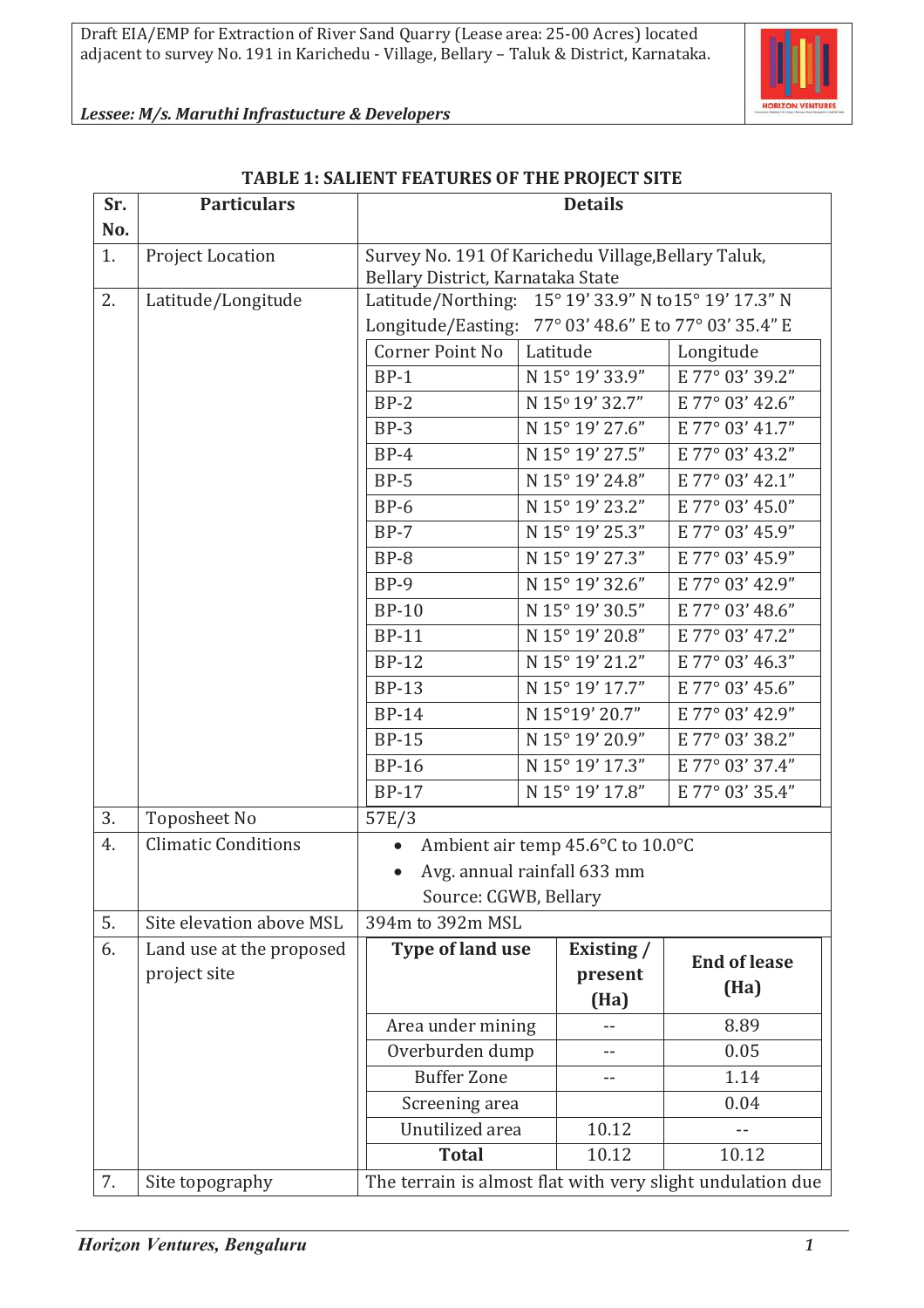

| Lessee: M/s. Maruthi Infrastucture & Developers |  |
|-------------------------------------------------|--|
|-------------------------------------------------|--|

| Sr. | <b>Particulars</b>             | <b>Details</b>                                             |  |
|-----|--------------------------------|------------------------------------------------------------|--|
| No. |                                |                                                            |  |
|     |                                | North.                                                     |  |
| 8.  | Nearest roadway                | National Highway NH 63 - 19.80 Kms (S) (Ballari to         |  |
|     |                                | Guntakal Road)                                             |  |
|     |                                | SH 132 - 6.30 Kms (SE) (Ballari to Arikera road)           |  |
|     |                                | Major District road - Karichedu to Basarakodu road -       |  |
|     |                                | $0.40$ Kms $(W)$                                           |  |
| 9.  | <b>Nearest Railway Station</b> | Hagari Railway Station - 18.85 Kms (S).                    |  |
| 10. | Nearest Railway line           | Hagari Railway Station - 18.85 Kms (S)                     |  |
| 11. | Nearest Air Port               | Bellary Airport - 23.6km, towards Southwest                |  |
| 12. | Nearest village/major          | Karichedu Village - 0.90 kms (SE)/Ballari - 20.30 Kms      |  |
|     | town                           | (SW)                                                       |  |
| 13. | Hills/valleys                  | No major hills and valleys within 10 km radius             |  |
| 14. | <b>Ecologically sensitive</b>  | None within 10 kms.                                        |  |
|     | zone                           |                                                            |  |
| 15. | Reserved/Protected             | Jangamarahosahalli Reserved Forest - 1.70 kms(NE)          |  |
|     | forests                        |                                                            |  |
| 16. | Historical/tourist places      | None within 5 km radius area                               |  |
| 17. | <b>Nearest Industries</b>      | Patil Industries - 11.76 (SW)                              |  |
| 18. | Nearest water bodies           | The site is in Hagari River bed                            |  |
| 19. | Seismic zone                   | Seismically, this area is categorized under Zone-II as per |  |
|     |                                | IS-1893 (Part-1)-2016. Hence, seismically the site is Low  |  |
|     |                                | Damage Risk Zone. With MSK scale of VI or Less.            |  |

#### **PROJECT DESCRIPTION**

#### **Method of Quarrying**

An open cast method semi mechanized method will be adopted to operate the area. Since, the annual production is about 99,000 Tons per annum for five years; the Open cast method semi mechanized method will be followed during the plan period.

#### **Anticipated life of the quarry**

Life of the mine in this case is for 5 year or till the reserves get exhausted.

#### **Conceptual Quarry Plan**

Based on reserves of River Sand as Production capacity of 99,000 Tons per annum for the 5 years plan period, thus the anticipated life of the will be till the reserves get exhausted.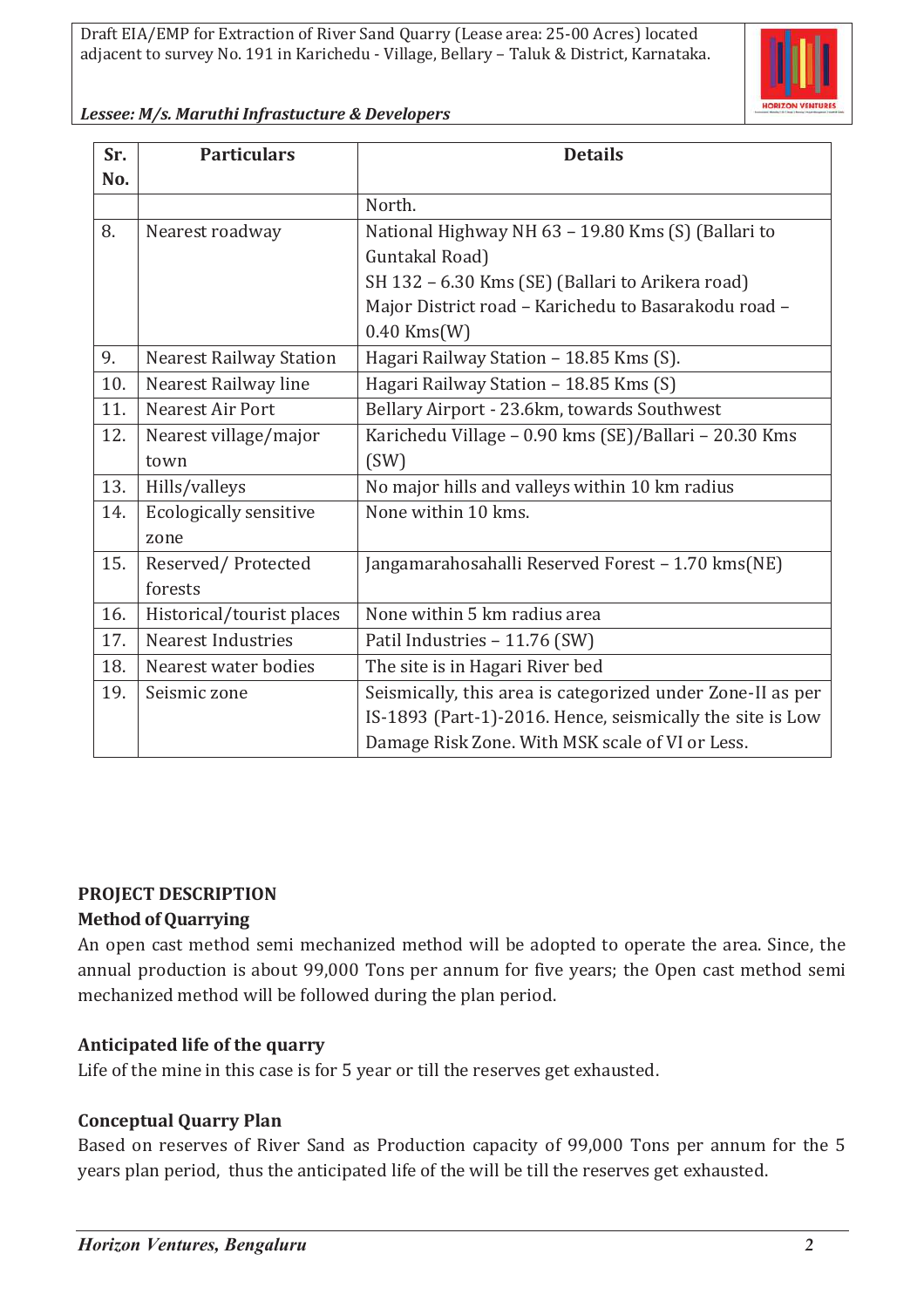

# **Waste Generation & Disposal**

There is no such reduction of waste / mineral reject processing possibilities are proposed during plan period. There is no proposal of dumping during the proposed ensuing quarrying period, & concurrent backfilling is proposed.

# **Water Requirement & Source**

Total water requirement for the project will be 8.0 KLD, Requirement is met by procurement of water from the bore well nearby Tankers.

# **Manpower Requirement**

The said quarry provides direct employment to 22 people and generate indirect employment for 44 more people. Most of the directly employed manpower falls under skilled category Preference will be given to the local people as per their eligibility.

# **Site Infrastructure**

The Quarry will have its own office premises, canteen, first-aid center etc. Quarry office is well connected with wireless and telephone, internet & e-mail facilities for communication. The Quarry is provided with a workshop to undertake repairs and regular maintenance of quarrying machinery deployed.

# **EXISTING ENVIRONMENTAL SCENARIO**

# **Baseline Environmental Studies**

# **Meteorology & Ambient Air Quality**

**Summary of Meteorological data generated at site (January 2020 to December 2020)**

| Temperature $(^{\circ}C)$ | 15.6 to 31.3 °C |
|---------------------------|-----------------|
| Relative Humidity (%)     | 44% to 75%      |
| <b>Wind Direction</b>     | W               |
| Calm wind $\%$            | 26.55%          |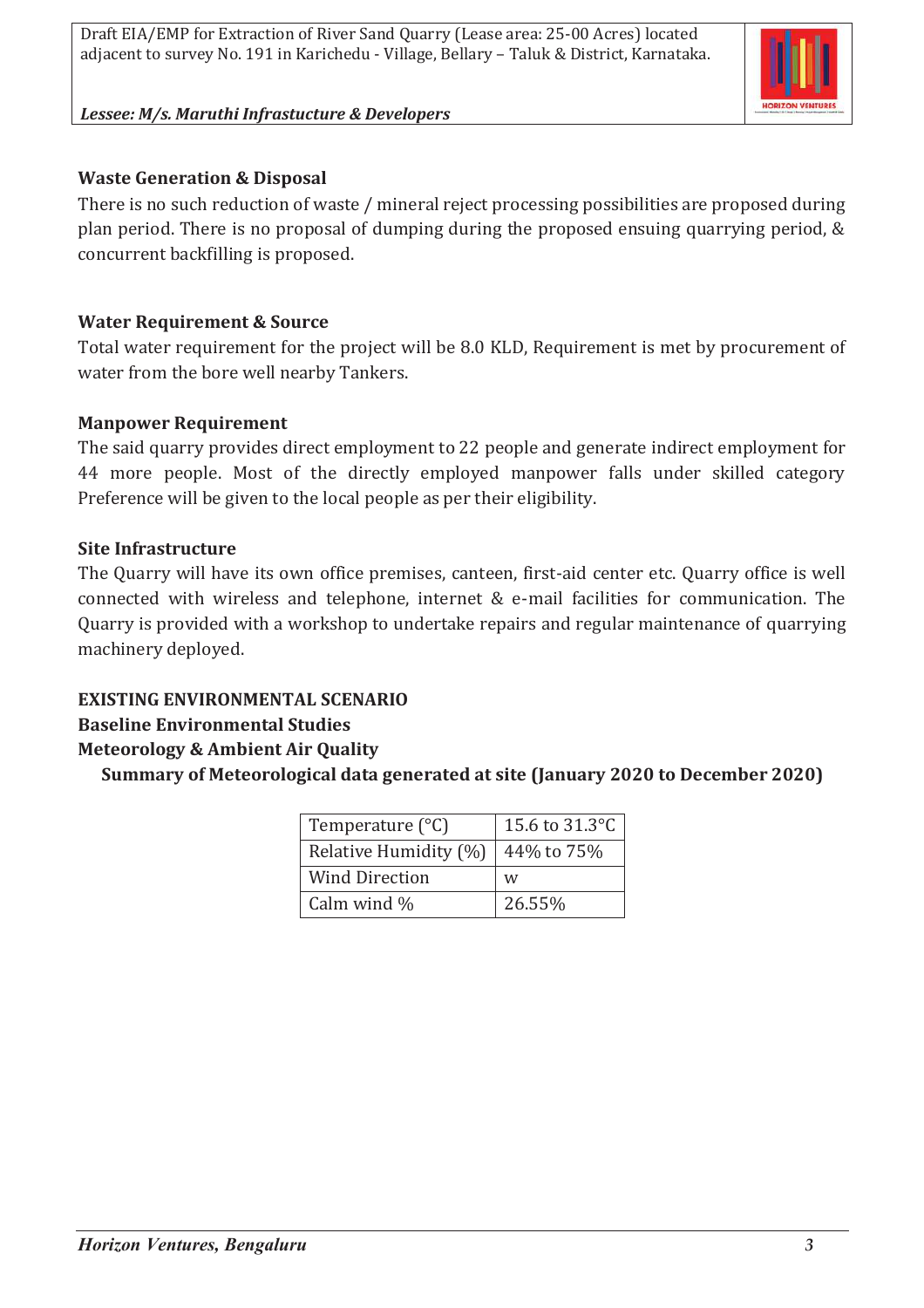Draft EIA/EMP for Extraction of River Sand Quarry (Lease area: 25-00 Acres) located adjacent to survey No. 191 in Karichedu - Village, Bellary – Taluk & District, Karnataka.



#### *Lessee: M/s. Maruthi Infrastucture & Developers*

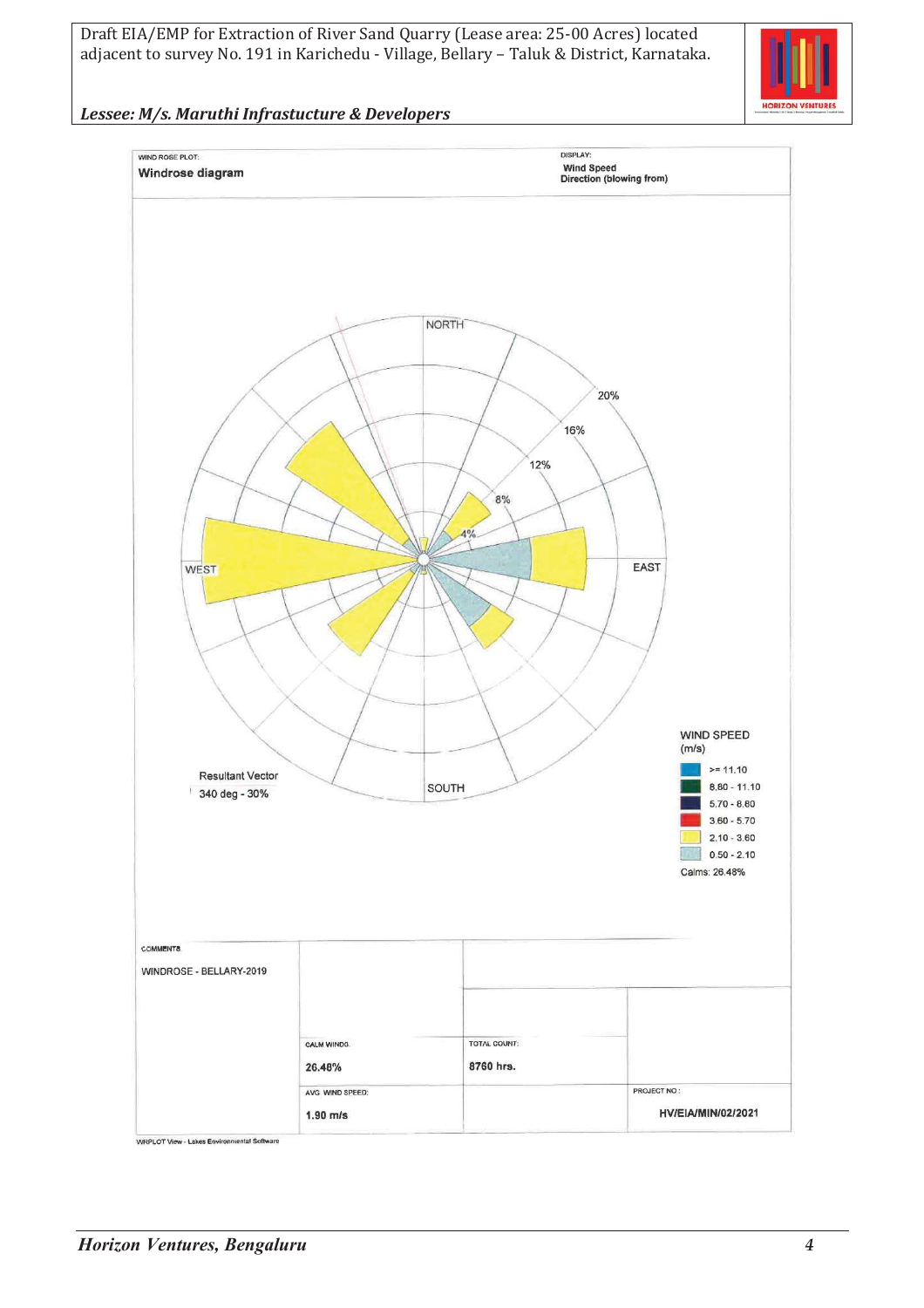

# **Ambient Air Quality Status**

From the results, it is observed that the ambient air quality with respect to  $PM_{10}$ ,  $PM_{2.5}$ ,  $SO_2$ , and NOx at all the monitoring locations is within the permissible limits specified by CPCB.

## **Ambient Noise Levels**

Ambient noise level monitoring was carried out at the 9 monitoring locations; those were selected for ambient air quality monitoring. The monitoring results are within limits**.**

## **Biological Environment**

There is no National Park, Wildlife Sanctuary and Biosphere Reserve within 10 km radius.

# **Proposed Biological Environment Conservation Measures**

- · Thick Green belt will be developed around Quarry lease area and along transport road.
- · Periodic maintenance of mineral transport road
- · Regular sprinkling of water through mobile tanker on mineral transport road
- · Mineral carrying trucks are loaded with only the stipulated quantity to avoid overloading and covered with tarpaulin to avoid spillage.

## **Socio-economic Environment**

- · There is no habitation or private land in the River Sand. There is no rehabilitation and resettlement involved in the project.
- The said Quarry provides direct employment to 22 people and generates indirect employment for 44 more people. Most of the directly employed manpower falls under skilled category and the respective distribution / numbers is follows. Preference will be given to the local people as per their eligibility.
- · The existing infrastructure facilities are sufficient to cater the needs of the Sand Block. However, the Quarry management will take efforts as a part of CER for improvement in civic amenities like sanitation, drinking water facilities, transport road, etc in the nearby villages.

# **ENVIRONMENTAL MONITORING PROGRAM**

An Environmental Management Cell (EMC) will be established in the Quarry under the control of Quarry Manager. The EMC will be headed by an Environmental Officer having adequate qualification and experience in the field of environmental management regular and periodic. Environmental monitoring of Ambient Air Quality, Water table depth, Water quality, Ambient Noise Levels, Soil Quality, CSR activities etc will be carried out through MOEF accredited agencies and reports will be submitted to KSPCB/ Regional office of MoEF&CC.

# **RISK ASSESSMENT & DISASTER MANAGEMENT PLAN**

The assessment of risk in the Sand Blocking project has been estimated for Slope failure, Movement of HEMM, Inundation due to surface water, Dust hazards, Hazards associated with use of Diesel Generator Sets and flooding of lower benches and corresponding mitigation measures are suggested in the EIA/EMP report.